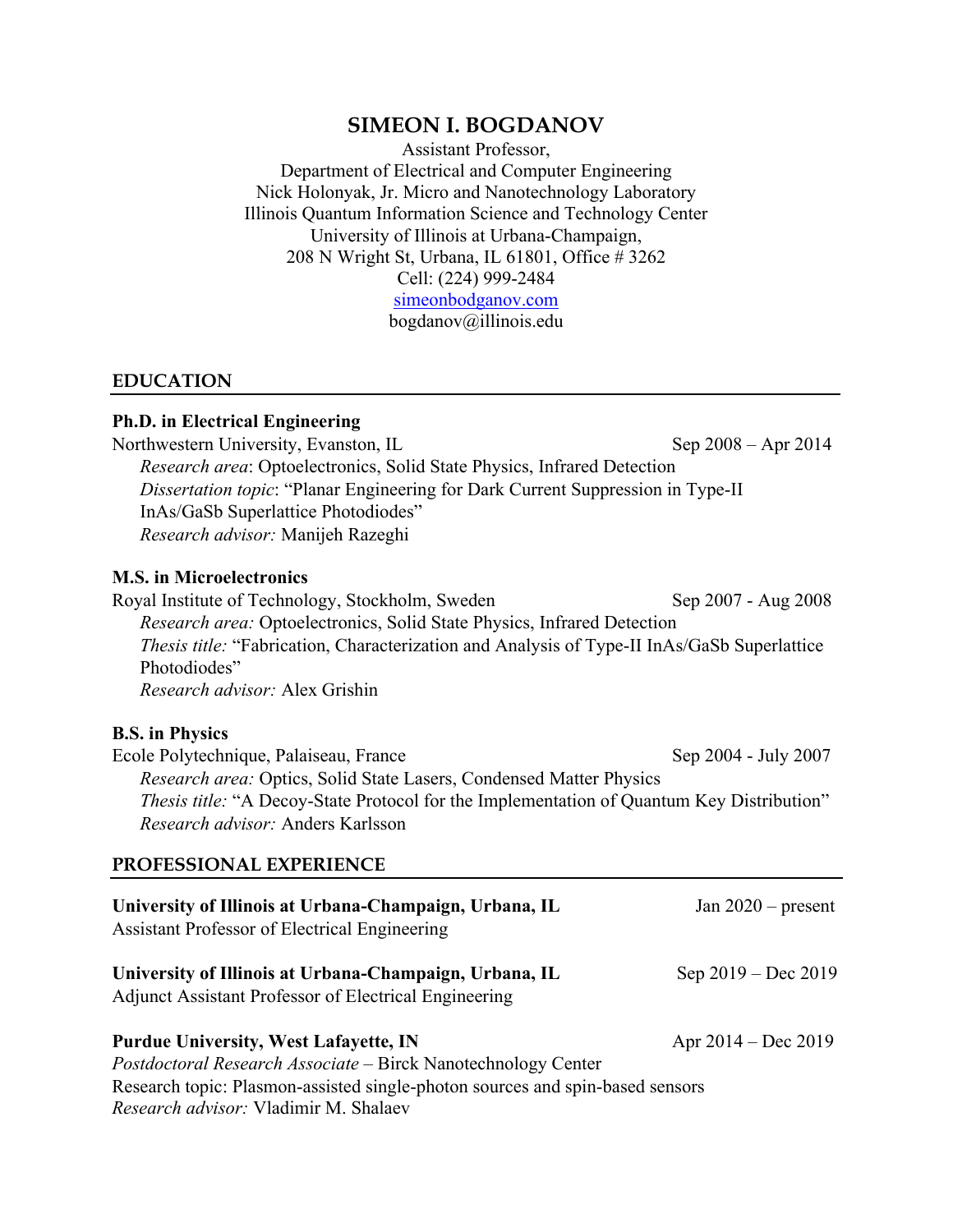## **RESEARCH INTERESTS**

- 1. Integrated quantum photonics
- 2. Nanophotonics, optical metamaterials and plasmonics
- 3. Semiconductor physics and optoelectronics

# **PUBLICATIONS**

**Journal publications** (*h*-index = 18, 997 citations as of February 2022)

*Articles in preparation*

- 1. E.M. Baeva, A.I. Kolbatova, N.A. Titova, S. Saha, A. Boltasseva, **S.I. Bogdanov**, V.M. Shalaev, A.V. Semenov, A. Levchenko, G.N. Goltsman, and V.S. Khrapai, "*T*-fluctuations and dynamics of the resistive transition in thin superconducting films", preprint available on arXiv at<https://arxiv.org/pdf/2202.06309>
- 2. E.M. Baeva, A.I. Kolbatova, N.A. Titova, S. Saha, A. Boltasseva, **S.I. Bogdanov**, V.M. Shalaev, A.V. Semenov, A. Levchenko, G.N. Goltsman, and V.S. Khrapai, "Resistance fluctuation spectroscopy of the superconducting transition in epitaxial TiN films", preprint available on arXiv at<https://arxiv.org/abs/2202.06310>
- 3. Z.A. Kudyshev, D. Sychev, Z.O. Martin, **S.I. Bogdanov**, X. Xu, A.V. Kildishev, A. Boltasseva and V.M. Shalaev, "Machine learning assisted quantum super-resolution microscopy", preprint available on arXiv at<https://arxiv.org/abs/2107.02401>
- 4. **S.I. Bogdanov**, O.A. Makarova, A.S. Lagutchev, D. Shah, C.-C. Chiang, S. Saha, A.S. Baburin, I.A. Ryzhikov, I.A. Rodionov, A.V. Kildishev, A. Boltasseva and V.M. Shalaev, "Deterministic integration of single nitrogen-vacancy centers into nanopatch antennas", preprint available on *arXiv* at<http://arxiv.org/abs/1902.05996>

*Published articles*

- 5. A. Solanki, **S.I. Bogdanov**, M.M. Rahman, A. Rustagi, P. Debashis, N. Dilley, T.-T. Shen, Y.-P. Chen, J. Appenzeller, V.M. Shalaev, A. Boltasseva and P. Upadhyaya, "Electric field control of interaction between magnons and quantum spin defects"*, Phys. Rev. Research*, **4**, L012025 (2022)
- 6. S. Sahoo, H. Azzouz and **S.I. Bogdanov** "Rapid absolute sizing of deeply subwavelength dielectric nanoparticles by confocal scanning optical microscopy", *Appl. Phys. Lett.* **118**, 241105 (2021)
- 7. Z. Kudyshev\*, **S.I. Bogdanov\***, T. Isacsson, A. Boltasseva and V.M. Shalaev, "Rapid singlephoton emitter classification with neural networks"*, Adv. Quant. Techn.,* 3**,** 2000067 (2020), \* = equal contribution. **Highlighted in** *Purdue News, Science Daily, ScienMag, Phys.org* **and** *Eurekalert* **(AAAS)**
- 8. M.Y. Shalaginov, **S.I. Bogdanov**, A.S. Lagutchev, A. Boltasseva and V.M. Shalaev, "Onchip microwave-spin-plasmon interface", *ACS Photonics*, 7, 2018 (2020)
- 9. C.-C. Chiang, **S.I. Bogdanov**, O. Makarova, X.Xu, S. Saha, D. Shah, Z.O. Martin, D. Wang, A.S. Lagutchev, A.V. Kildishev, A. Boltasseva and V.M. Shalaev, "Chip-compatible quantum plasmonic launcher", *Adv. Opt. Mater.,* 8*,* 2000889 (2020)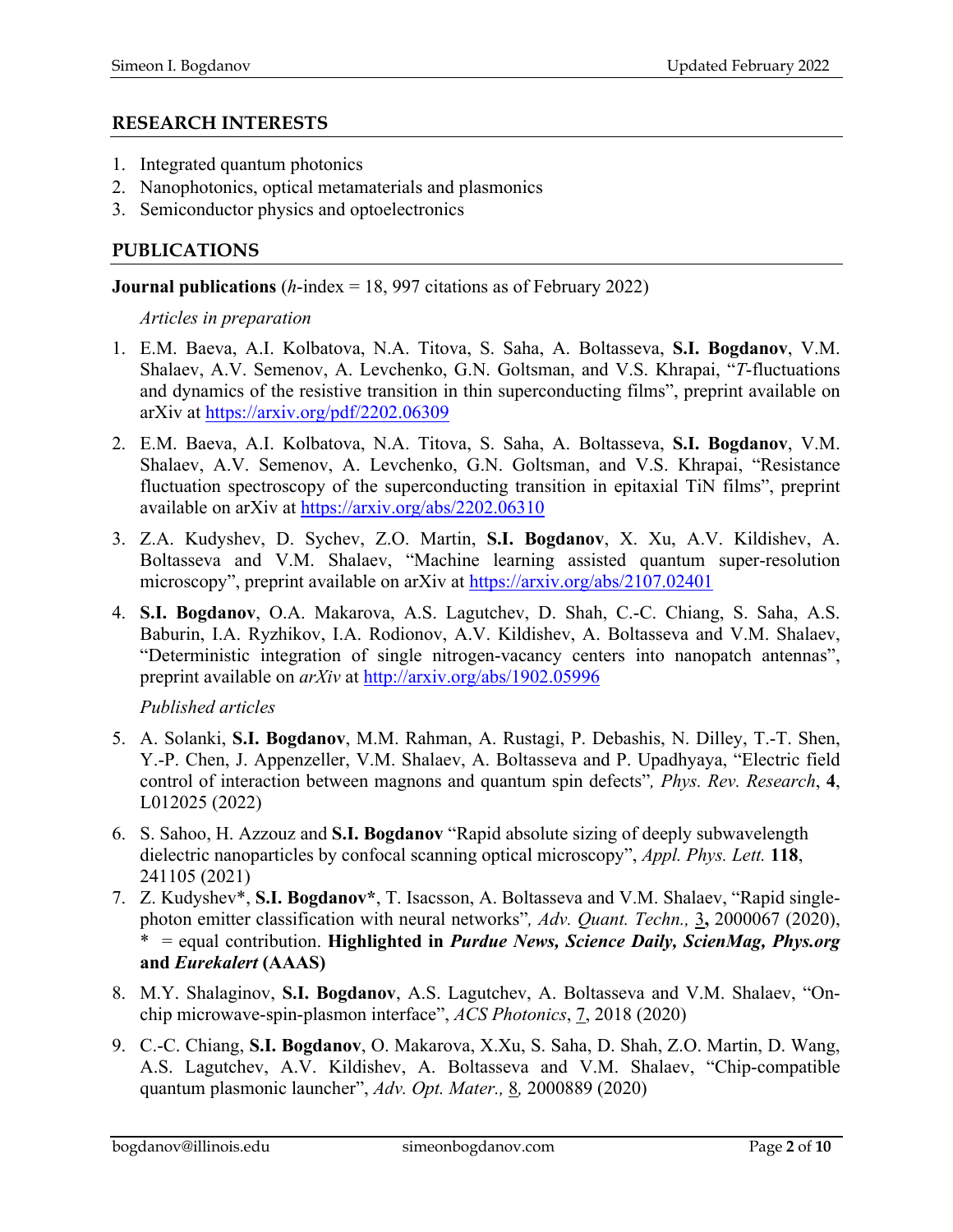- 10. **S.I. Bogdanov**, O.A. Makarova, X. Xu, Z. Martin, A.S. Lagutchev, M. Olinde, D. Shah, S.N. Chowdhury, A.R. Gabidullin, I.A. Ryzhikov, I.A. Rodionov, A.V. Kildishev, S.I. Bozhevolnyi, A. Boltasseva, V.M. Shalaev and J.B. Khurgin, "Plasmonic nanocavities coupled to strongly radiative antennas enable ultrafast quantum photonics", *Optica,* 7*,* 463 (2020) – **among top 10 downloads in** *Optica* **in May 2020**. **Highlighted in** *Kommersant*
- 11. N. Saveskul, N.Titova, E.M. Baeva, A.V. Semenov, A.V. Lubenchenko, S. Saha, H. Reddy, **S.I. Bogdanov**, E.E. Marinero, V.M. Shalaev, A. Boltasseva V.S. Khrapai, A.I. Kardakova, and G.N. Goltsman, "Superconductivity Behavior in Epitaxial TiN Films Points to Surface Magnetic Disorder", *Phys. Rev. Applied,* 12, 054001 (2019)
- 12. **S.I. Bogdanov**, A. Boltasseva and V.M. Shalaev, "Overcoming quantum decoherence with plasmonics", *Science,* 364, 532 (2019)
- 13. **S.I. Bogdanov**, M.Y. Shalaginov, A.S. Lagutchev, C.-C. Chiang, D. Shah, A.S. Baburin, I.A. Ryzhikov, I.A. Rodionov, A. Boltasseva and V.M. Shalaev, "Ultrabright and ultrafast roomtemperature anti-bunched emission from a nitrogen-vacancy center in a diamond nanocrystal", *Nano Letters,* 18, 4837 (2018) – **selected for coverage in** *Optics and Photonics News* **Dec. 2018 issue as "one of the most exciting peer-reviewed articles of the year in Optics", Highlighted in** *Izvestiya*
- 14. S.K.H. Andersen, **S.I. Bogdanov**, Y. Xuan, O. Makarova, M.Y. Shalaginov, A. Boltasseva, V.M. Shalaev and S. Bozhevolnyi, "Hybrid plasmonic bullseye antennas for efficient photon collection", *ACS Photonics,* 5, 692 (2018)
- 15. O.A. Makarova, M.Y. Shalaginov, **S.I. Bogdanov**, U. Guler, A. Boltasseva, A.V. Kildishev and V.M. Shalaev, "Patterned multilayer metamaterial for fast and efficient photon collection from dipolar emitters", *Opt. Lett.* 42 , 3968 (2017)
- 16. **S.I. Bogdanov**, M.Y. Shalaginov, P. Kapitanova, J. Liu, M. Ferrera, A. Lagutchev, P. Belov, J. Irudayaraj, A. Boltasseva and V. Shalaev, "Spin contrast in Purcell-enhanced nitrogenvacancy center ensembles in nanodiamonds", *Phys. Rev. B* 96, 035146 (2017) – **a figure from this article is featured in the review by Hopper et al.** *Micromachines***, 9, 437 (2018)**
- 17. **S.I. Bogdanov**, M.Y. Shalaginov, A. Boltasseva and V.M. Shalaev, "Material platforms for integrated quantum photonics" *Opt. Mat. Exp.* 7, 111 (2017) – 2794 views in 6 months **following publication, regularly among top 10 monthly downloads in Optics Materials Express**
- 18. M. Razeghi, A. Haddadi, A.M. Hoang, G. Chen, **S.I. Bogdanov**, S.R. Darvish, F. Callewaert, P.R. Bijjam and R. McClintock, "Antimonide-based type-II superlattices: a superior candidate for the third generation of infrared imaging systems" *J. of Elec. Mat.* 43(8), 2802 (2014)
- 19. G. Chen, A.M. Hoang, **S.I. Bogdanov**, A. Haddadi, S.R. Darvish and M. Razeghi, "Effect of sidewall surface recombination on the quantum efficiency in a  $Y_2O_3$  gated type-II InAs/GaSb long-infrared photodetector array" *Appl. Phys. Lett.* 103, 223501 (2013).
- 20. G. Chen, A.M. Hoang, **S.I. Bogdanov**, P.R. Bijjam, B.-M. Nguyen and M. Razeghi, "Investigation of impurity in type-II InAs/GaSb superlattices via capacitance-voltage measurement" *Appl. Phys. Lett.* 103, 033512 (2013).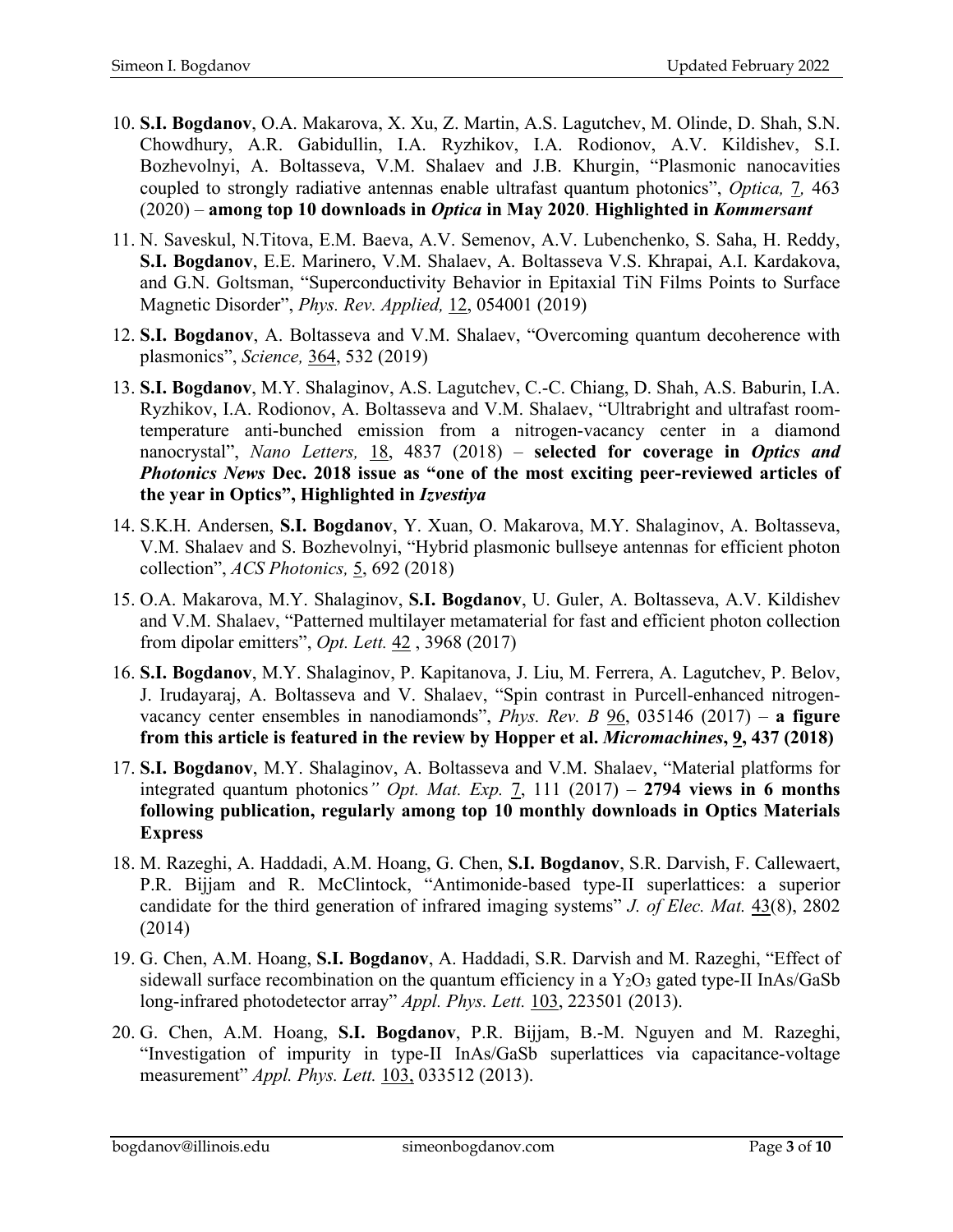- 21. G. Chen, E.K. Huang, A.M. Hoang, **S.I. Bogdanov,** S.R. Darvish and M. Razeghi, "Surface leakage investigation via gated type-II InAs/GaSb long-wavelength infrared photodetectors" *Appl. Phys. Lett*. 101, 213501 (2012)*.*
- 22. M. Razeghi, A. Haddadi, A.M. Hoang, E.K. Huang, G. Chen, **S.I. Bogdanov**, S.R. Darvish, F. Callewaert and R. McClintock "Advances in antimonide-based Type-II superlattices for infrared detection and imaging at center for quantum devices" Infrared Physics and Technology, 59, 41 (2012).
- 23. B.M. Nguyen, G. Chen, A.M. Hoang, S. Abdollahi Pour, **S.I. Bogdanov,** and M. Razeghi, "Effect of contact doping on superlattice-based minority-carrier unipolar detectors" *Appl. Phys. Lett*. 99, 033501 (2011)*.*
- 24. **S.I. Bogdanov,** B.M. Nguyen, A.M. Hoang and M. Razeghi, "Surface leakage current reduction in long wavelength infrared type-II InAs/GaSb superlattice photodiodes" *Appl. Phys. Lett*. 98, 183501 (2011)*.*
- 25. B.M. Nguyen, **S.I. Bogdanov**, S. Abdollahi Pour, and M. Razeghi, "Minority electron unipolar photodetectors based on type II InAs/GaSb/AlSb superlattices for very long wavelength infrared detection," *Appl. Phys. Lett*. 95, 183502 (2009) – **109 citations as of November 2019**
- 26. S. Abdollahi Pour, B.M. Nguyen, **S.I. Bogdanov**, E.K. Huang, and M. Razeghi, "Demonstration of high performance long wavelength infrared type II InAs/GaSb superlattice photodiode grown on GaAs substrate," *Appl. Phys. Lett*. 95, 173505 (2009).
- 27. B.M. Nguyen, D. Hoffman, E.K. Huang, **S.I. Bogdanov**, P.Y. Delaunay, M. Razeghi and M.Z. Tidrow, "Demonstration of midinfrared type-II InAs/GaSb superlattice photodiodes grown on GaAs substrate," *Appl. Phys. Lett*. 94, 223506 (2009).

# **Conference proceedings**

- 1. **S.I. Bogdanov**, O.A. Makarova, X. Xu, A.S. Lagutchev, D. Shah, A.R. Gabidullin, I.A. Ryzhikov, I.A. Rodionov, A.V. Kildishev, S.I. Bozhevolnyi, A. Boltasseva, V.M. Shalaev and J.B. Khurgin, "Enhancing the performance of coupled cavity-antenna plasmonic nanostructures for ultrafast quantum photonics" CLEO, San Jose, CA (2020), *OSA Technical Digest*, FM4C.3
- 2. C.-C. Chiang, **S.I. Bogdanov**, O.A. Makarova, X. Xu, S. Saha, D. Shah, D. Wang, A.S. Lagoutchev, A.V. Kildishev, A. Boltasseva and V.M. Shalaev, "A quantum plasmonic launcher for integrated ultrafast single-photon sources", CLEO, San Jose, CA (2020), *OSA Technical Digest,* FTh4D.4
- 3. **S.I. Bogdanov**, O.A. Makarova, A.S. Lagutchev, D. Shah, C.-C. Chiang, A. Baburin, I.A. Ryzhikov, S. Saha, I.A. Rodionov, A. Boltasseva and V.M. Shalaev, "Spin Coherence in Single NV Centers Coupled to Controllably Assembled Nanopatch Antennas", CLEO, San Jose, CA (2019), *OSA Technical Digest,* FM1M.6
- 4. O.A. Makarova, **S.I. Bogdanov**, X.Xu, D. Shah, A.S. Baburin, I.A. Ryzhikov, S. Saha, I.A. Rodionov, A.V. Kildishev, A. Boltasseva and V.M. Shalaev, "Controlled Assembly of an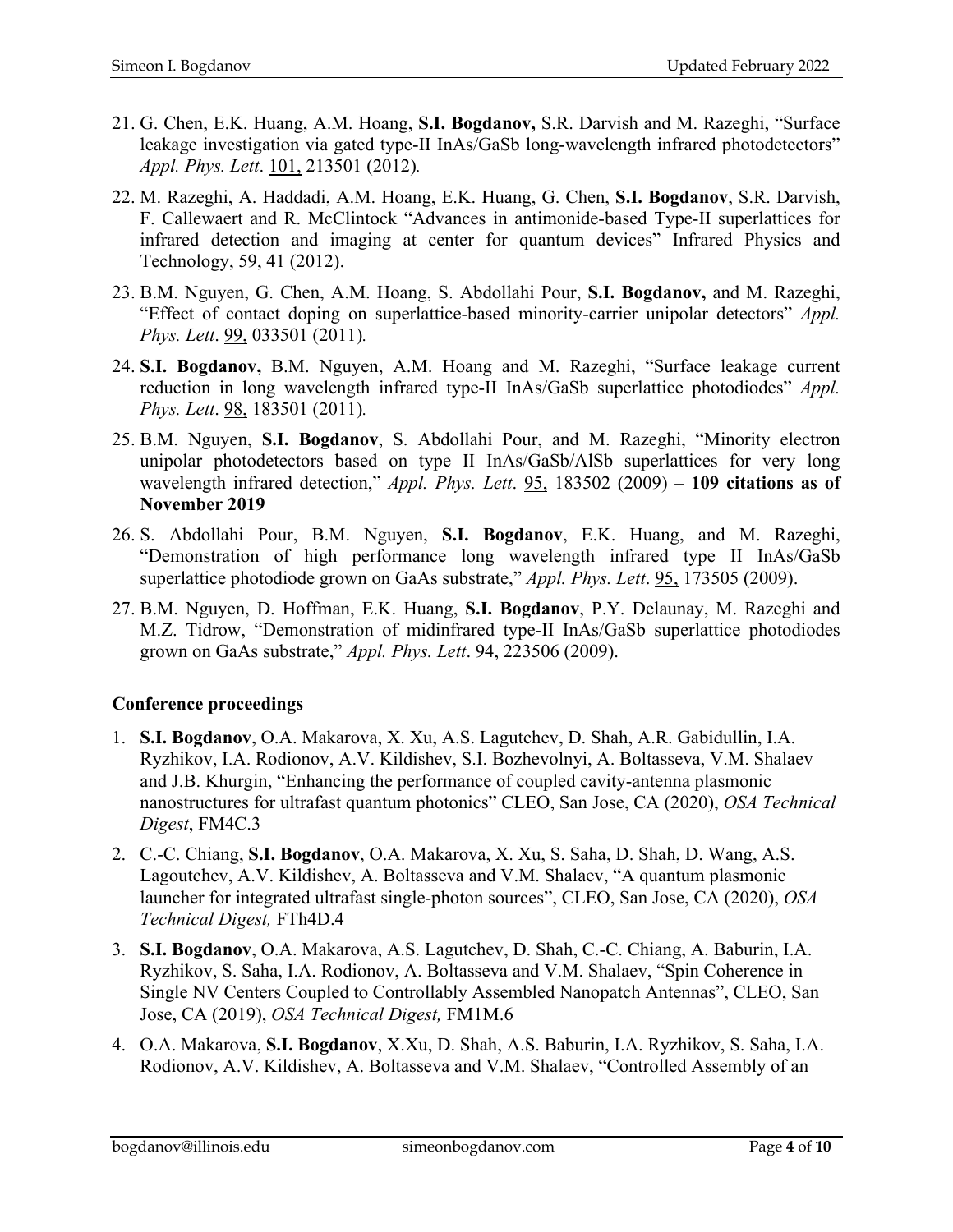Ultrafast Single-Photon Source", CLEO, San Jose, CA (2019), *OSA Technical Digest,* FM1M.5

- 5. **S.I. Bogdanov**, S. Saha, M.Y. Shalaginov, N. Kinsey, A.S. Lagutchev, A. Boltasseva and V.M. Shalaev, "Hybrid plasmon-dielectric platform for high-speed on-chip quantum nanophotonics", Nanometa  $7<sup>th</sup>$  International Topical Meeting on Nanophotonics and Metamaterials, Seefeld, Austria (2019)
- 6. **S.I. Bogdanov**, M. Shalaginov, A. Lagutchev, C. Chiang, D. Shah, A. Baburin, I. Ryzhikov, I. Rodionov, A. Boltasseva, and V. Shalaev, "Ultrabright Room-Temperature Emission from Single Plasmon-Enhanced Nitrogen-Vacancy Centers in Diamond", CLEO, San Jose, CA (2018), *OSA Technical Digest*, FTu4E.6
- 7. **S.I. Bogdanov**, M. Shalaginov, A. Akimov, A. Lagutchev, J. Liu, D. Woods, M. Ferrera, P. Kapitanova, P. Belov, J. Irudayaraj, A. Boltasseva, and V. Shalaev, "Spin Contrast of Purcell-Enhanced Nitrogen-Vacancy Centers in Diamond", CLEO, San Jose, CA (2017), *OSA Technical Digest*, FW4H.3
- 8. O. A. Makarova, M. Y. Shalaginov, **S.I. Bogdanov**, U. Guler, A. Boltasseva, A. V. Kildishev, V. M. Shalaev, Patterning metamaterials for fast and efficient single-photon sources, *SPIE Proceedings*, vol. 10112, p.1011208 (2017)
- 9. J. Ndukaife, B. Isaacoff, M. Shalaginov, **S.I. Bogdanov**, A. Nnanna, J. Biteen, M. Segev, V. Shalaev, and A. Boltasseva, Massive Parallel Positioning of Nanodiamonds on Nanophotonic Structures, CLEO, San Jose, CA (2017), OSA Technical Digest, FTu3H.1
- 10. M.Y. Shalaginov, **S.I. Bogdanov**, J. Liu, A. Lagutchev, A.V. Kildishev, D. Peroulis, J.M. Irudayaraj, A. Boltasseva and V.M. Shalaev, "Effect of photonic density of states on spin-flip induced fluorescence contrast in diamond nitrogen-vacancy center ensembles" (Presentation Recording)", *SPIE Proceedings*, San Diego, CA Vol. 9544, p.95440O (2015)
- 11. M. Y. Shalaginov, **S.I. Bogdanov**, P. V. Kapitanova, A. S. Lagutchev, A. V. Kildishev, P.A. Belov, A. Boltasseva, V. M. Shalaev, "Merging metamaterials with quantum photonics", 9th International Congress on Advanced Electromagnetic Materials in Microwaves and Optics, p. 283, (2015)
- 12. D. Hoffman, B.M. Nguyen, E.K. Huang, P.Y. Delaunay, **S.I. Bogdanov**, P. Manurkar, M. Razeghi, and V. Nathan, "The importance of band alignment in VLWIR type-II InAs/GaSb heterodiodes containing the M-structure barrier," *SPIE Proceedings*, San Jose, CA Vol. 7222 p. 722215 (2009).
- 13. P.Y. Delaunay, B.M. Nguyen, D. Hoffman, E.K. Huang, P. Manurkar, **S.I. Bogdanov** and M. Razeghi, "Background limited performance of long wavelength infrared focal plane arrays fabricated from M-structure InAs/GaSb superlattices," *SPIE Proceedings*, San Jose, CA Vol. 7222 p.72220W (2009).
- 14. B.M. Nguyen, S. Abdollahi Pour, **S.I. Bogdanov** and M. Razeghi "Minority electron unipolar photodetectors based on Type II InAs/GaSb/AlSb superlattices for very long wavelength infrared detection," *SPIE Proceedings,* San Francisco, CA Vol. 7608 p. 760825- 1 (2010).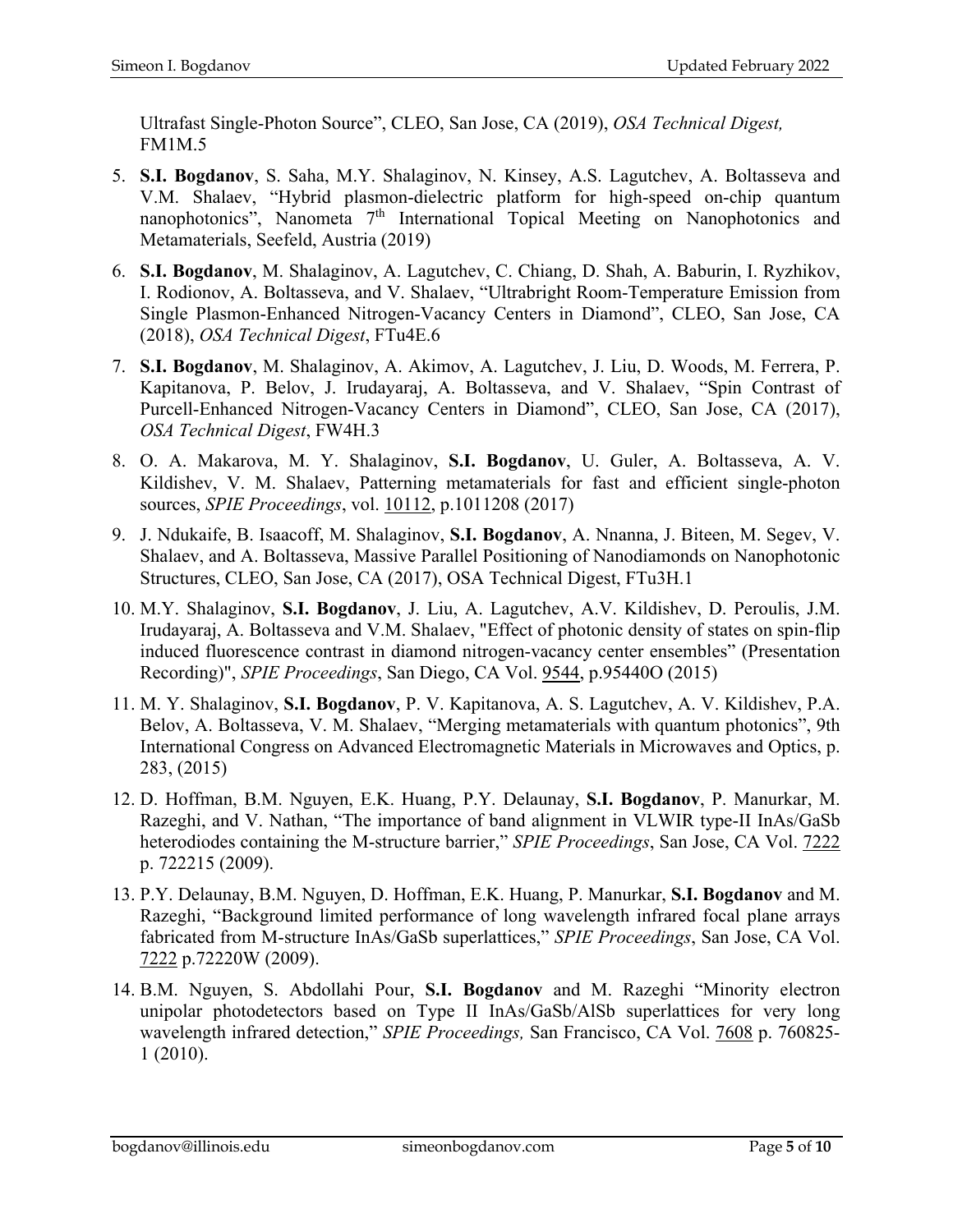- 15. M. Razeghi, B.M. Nguyen, P.Y. Delaunay, E.K. Huang, S. Abdollahi Pour, P. Manurkar and **S.I. Bogdanov**, "State-of-the-art type-II antimonide-based superlattice photodiodes for infrared detection and imaging," SPIE Proceedings, San Diego, CA Vol. 7467, p. 74670T-1 (2009)
- 16. M. Razeghi, B.M. Nguyen, P.Y. Delaunay, S. Abdollahi Pour, E.K.W. Huang, P. Manurkar, **S.I. Bogdanov**, and G. Chen "High operating temperature MWIR photon detectors based on Type II InAs/GaSb superlattice," *SPIE Proceedings, San* Francisco, CA Vol. 7608, p. 76081Q-1 (2010)

## **Other scientific publications**

- 1. M.Y. Shalaginov, R. Chandrasekar, **S.I. Bogdanov**, Z. Wang, X. Meng, O.A. Makarova, A. Lagutchev, A.V. Kildishev, A. Boltasseva and V.M. Shalaev "Hyperbolic metamaterials for single-photon sources and nanolasers", *Quantum Plasmonics*, p. 97 Springer Int. Publ. (2016)
- 2. **S.I. Bogdanov** and M. Razeghi, "Des atomes aux dispositifs quantiques", *La Jaune et la Rouge*, *Journal de l'Ecole Polytechnique*, 702, (2015)
- 3. M. Shalaginov, **S.I. Bogdanov**, V. Vorobyov, A. Lagutchev, A. Kildishev, A. Akimov, A. Boltasseva and V. Shalaev "Enhancement of Single-Photon Sources with Metamaterials", *From Atomic to Mesoscale*, World Scientific Review, p. 123 (2015)

# **HONORS AND AWARDS**

- 2018 Best Presentation Award, OSA IONS Midwest Conference, (Purdue University, USA)
- 2018 Preparing Future Faculty Scholarship (Stony Brook University, USA) \$700
- 2018 Postdoc Travel Grant Award for Professional Conference (Purdue University, USA) \$500
- 2017 The Graduate School Postdoc Travel Grant (Purdue University, USA) \$440
- 2016 The Graduate School Postdoc Travel Grant (Purdue University, USA) \$440
- 2015 Best Poster Award and Travel Fellowship, Metamaterials Science and Technology Workshop, (San Diego, USA) - \$1 000
- 2015 Best Poster Award, Enrico Fermi Summer School in Complex Photonics, (Varenna, Italy)  $-$  <del>€</del>300
- 2013 Cabell Terminal Year Fellowship (Northwestern University) full final year tuition and stipend funding
- 2011 Dow Sustainability Innovation Student Challenge Award (Chicago, USA) \$10 000, received by the team consisting of C. Wilmer, T. Phan, **S.I. Bogdanov** and E. Hoxha
- 2011 3<sup>rd</sup> place, Scientists Without Borders Global Malnutrition Challenge Prize (InnoCentive, USA) - \$1 000, received by the team consisting of C. Wilmer, T. Phan, **S.I. Bogdanov** and E. Hoxha
- 2009 Shared 1<sup>st</sup> place Nature.com Clean Water Distribution Challenge Prize (InnoCentive, USA) - \$4 000, received by the team consisting of C. Wilmer, T. Phan and **S.I. Bogdanov**
- 2008 Finalist, Diversity Challenge (Academic Search, Sweden)
- 2004 Scholarship for Outstanding International Students (Ecole Polytechnique Foundation, France)
- 2001 Honorable Mention, National Mathematics Competition (France)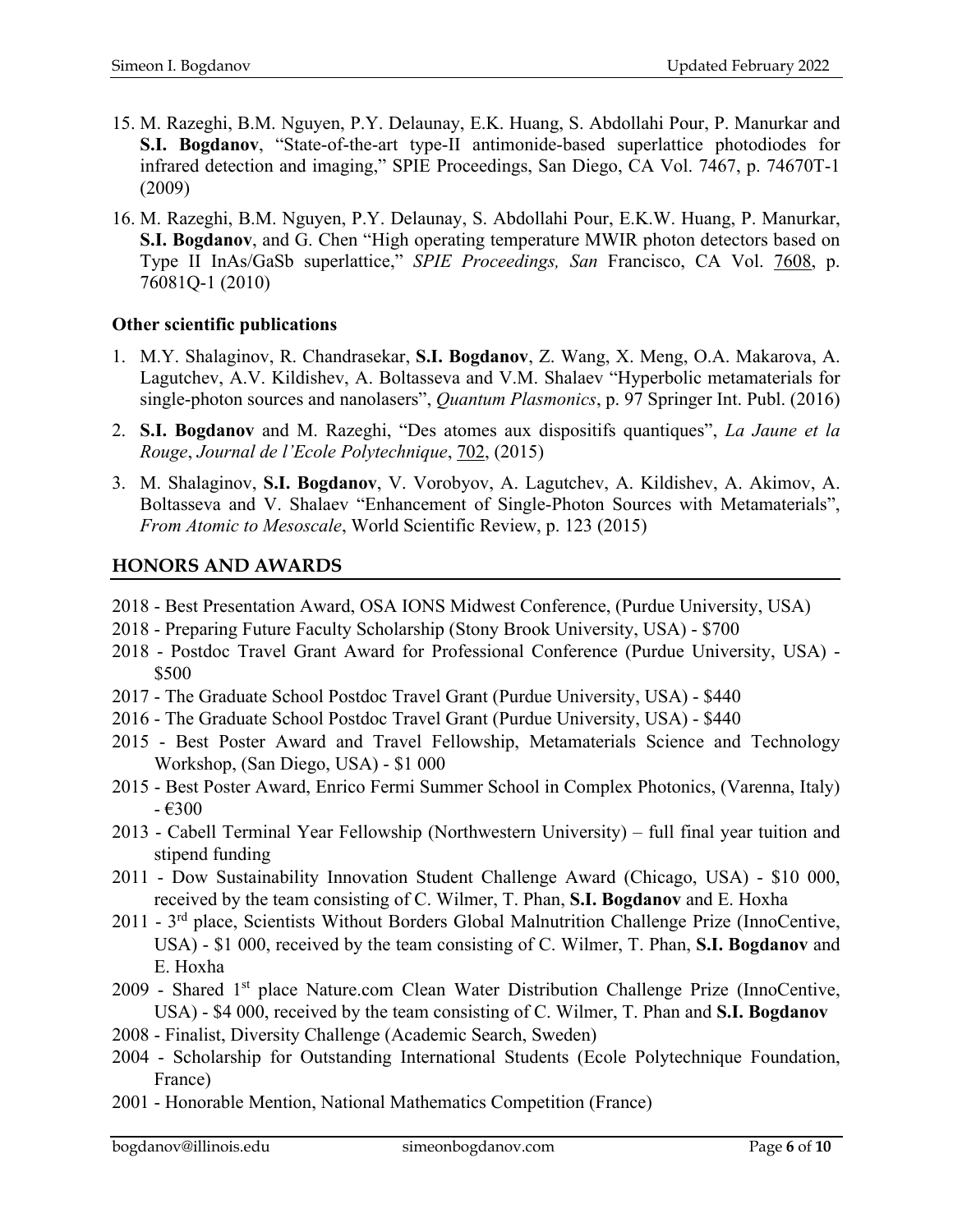2000 - 3rd place, Olympiades Academiques de Mathematiques (France)

## **FUNDRAISING ACTIVITIES AND UNIVERSITY SERVICE**

- 1. Strategic Research Initiative Grant, Grainger College of Engineering (UIUC, 2021), with co-PIs P.K. Jain and B.K. Clark, *\$70K*.
- 2. Extensive experience in drafting winning research and equipment grant proposals: instrumentation proposals resulting in total awarded funds of *\$0.6M*; research proposals with total awards in excess of *\$2.2M* (Purdue University)
- 3. Leading member of the local organizing committee of the Purdue Quantum Center 2015 Kickoff Conference hosting 36 world leading faculty members in the area of Quantum Physics, scientific journal editors and Department of Defense program managers, as well as over 200 attendees

## **SELECTED MEDIA COVERAGE**

- 1. *Eurekalert* (AAAS), "New machine learning-assisted method rapidly classifies quantum sources" (09/10/2020)
- 2. *Kommersant Nauka*, Разгон до сотен терагерц. Улучшены параметры самого яркого источника одиночных фотонов. ("Speedup into the terahertz range – improving the performance of the brightest single-photon sources", in Russian, 08/25/2020)
- 3. *Izvestia*, Science News, "На всех квантит: усовершенствована технология связи по оптоволокну" ("Enough for all: improvement in optical fiber communication technology", in Russian, 12/01/2020)
- 4. *Optics and Photonics News*, "Single NV centers produce 30 million photons per second at room temperature" (12/01/2018)
- 5. *Purdue News*, "Toward unhackable communication: single particles of light could bring about the quantum internet",  $(10/16/2018)$ , reposted by  $\frac{phys.org}{phys.org}$  and [nanowerk.com](https://www.nanowerk.com/nanotechnology-news2/newsid=51283.php)
- 6. *The New York Academy of Sciences*, "Innovating on a shoestring" (04/15/2011)
- 7. *Scientists Without Borders*, "The power of teamwork" (05/18/2011)
- 8. *Northwestern News*, "Students excel in maternal health care challenge" (09/06/2011)

# **INVITED TALKS**

- 1. **SPIE Optics and Photonics**, Optical and Quantum Sensing and Precision Metrology II, PC12016-161, San Francisco, CA (2022)
- 2. **SPIE Photonics West**, Quantum Sensing and Nano Electronics and Photonics XVIII, 12009- 3, San Francisco, CA (2022)
- 3. **SPIE Optics and Photonics**, Active Photonic Platforms XII, 11461-56, San Diego, CA (2020)
- 4. **SPIE Optics and Photonics**, Spintronics XIII, 11470-70, San Diego, CA (2020)
- 5. **SPIE FOCUS, Northwestern University**: Light and Matter Conference, Evanston, IL, (2019)
- 6. **City University of New York**, Advanced Science Research Center, Photonics Initiative, colloquium, New York City, NY (2019)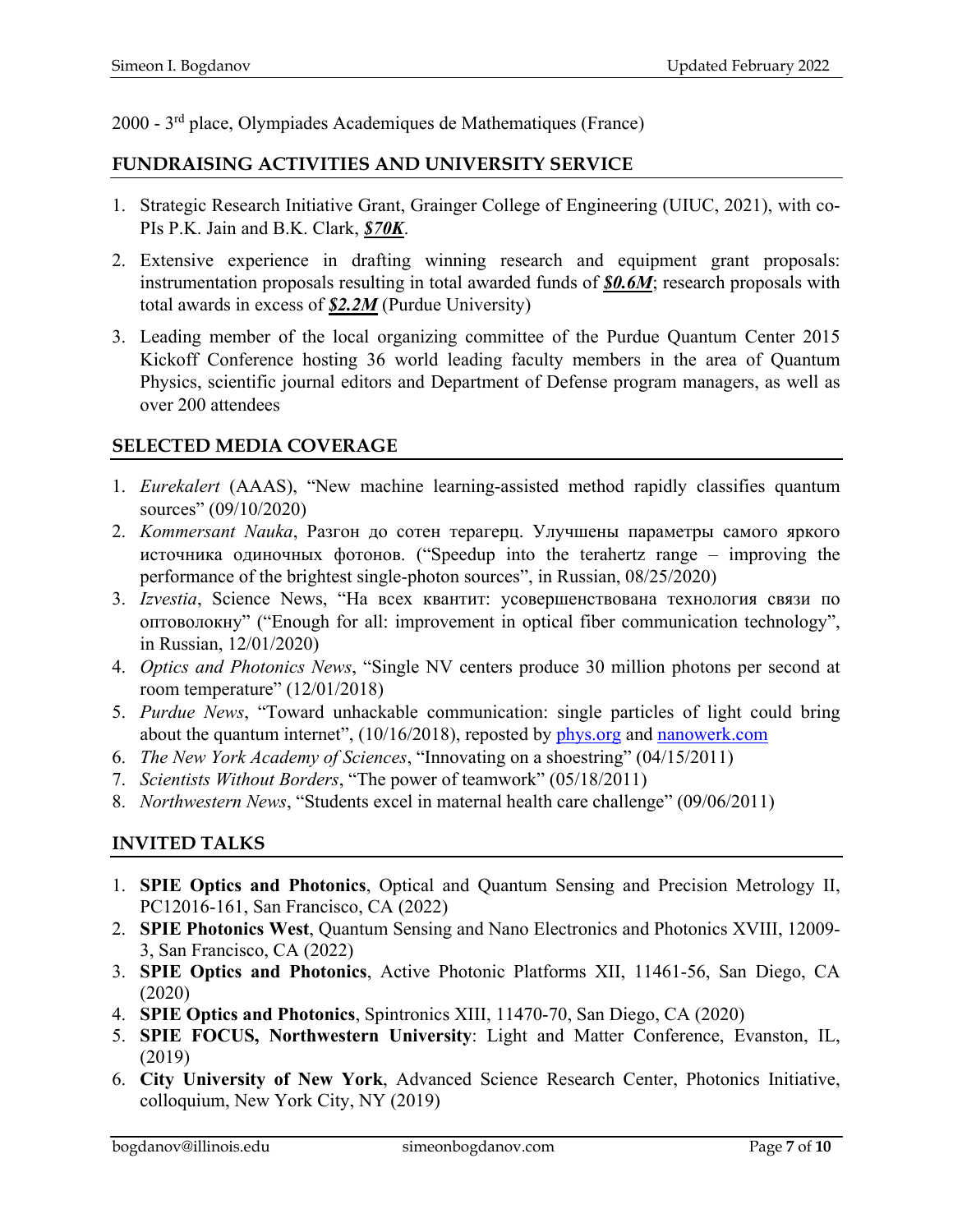- 7. **University of Iowa**, Department of Physics and Astronomy, colloquium, Iowa City, IA, (2019)
- 8. **Virginia Commonwealth University**, Department of Electrical and Computer Engineering, colloquium, Richmond, VA, (2019)
- 9. **University of Illinois at Urbana-Champaign,** Department of Electrical and Computer Engineering, colloquium, Urbana, IL (2019)
- 10. **University of Nebraska**, Department of Electrical and Computer Engineering, colloquium, Lincoln, NE, (2019)
- 11. **Old Dominion University**, Department of Physics and Astronomy, colloquium, Norfolk, VA (2019)
- 12. **SPIE Photonics West**, Quantum Sensing and Nano Electronics and Photonics XVI, 10926- 54, San Francisco, CA (2019)
- 13. **IEEE Summer Topical Meeting Series,** Quantum Networks, WD3.1, Waikoloa, HI (2018)
- 14. **City College of New York**, Department of Physics, seminar, New York City, NY (2018)
- 15. **Argonne National Laboratory**, Center for Nanoscale Materials, seminar, Lemont, IL (2018)
- 16. **8th International Conference on Lasers, Optics and Photonics,** Las Vegas, NV (2017)
- 17. **Russian Quantum Center**, seminar, Skolkovo, Russia (2017)
- 18. **SPIE Photonics West**, Quantum Sensing and Nano Electronics and Photonics XIII, 9755-49, San Francisco, CA (2016)

# **CONTRIBUTED CONFERENCE TALKS**

- 1. **OSA Quantum 2.0 Conference**, virtual event, QM4B.5 (2020)
- 2. **SPIE Optics and Photonics**, Plasmonics: Design, Materials, Fabrication, Characterization, and Applications, 11462-16, virtual event, (2020)
- 3. **Conference on Lasers and Electro-Optics**, FM4C.3, virtual event, (2020)
- 4. **Conference on Lasers and Electro-Optics**, FTh4D.4, virtual event, (2020)
- 5. **Conference on Lasers and Electro-Optics**, FM1M.6, San Jose, CA (2019)
- 6. **Conference on Lasers and Electro-Optics**, FTu4E.6, San Jose, CA (2018)
- 7. **SPIE Optics and Photonics**, Quantum Nanophotonics, 10359-20, San Diego, CA (2017)
- 8. **Conference on Lasers and Electro-Optics**, FW4H.3, San Jose, CA (2017)
- 9. **SPIE Optics and Photonics**, Metamaterials, Metadevices, and Metasystems, 9918-81, San Diego, CA (2016)
- 10. **SPIE Optics and Photonics**, Metamaterials, Metadevices, and Metasystems, 9544-16, San Diego, CA (2015)

# **CAMPUS AND DEPARTMENTAL TALKS**

- 1. "Plasmon-enhanced quantum emitters for ultrafast quantum photonics", IQUIST seminar, University of Illinois, (2020)
- 2. "Ultrabright sub-nanosecond emission from single nitrogen-vacancy centers in nanodiamonds" OSA IONS Conference, Purdue University, West Lafayette, IN (2018)
- 3. "Material platforms for integrated quantum photonics", NSAC conference, Purdue University, West Lafayette, IN (2016)
- 4. "Practical nanophotonics: new approaches and material platforms",  $10<sup>th</sup>$  anniversary celebration of Birck Nanotechnology Center, Purdue University, West Lafayette, IN (2016)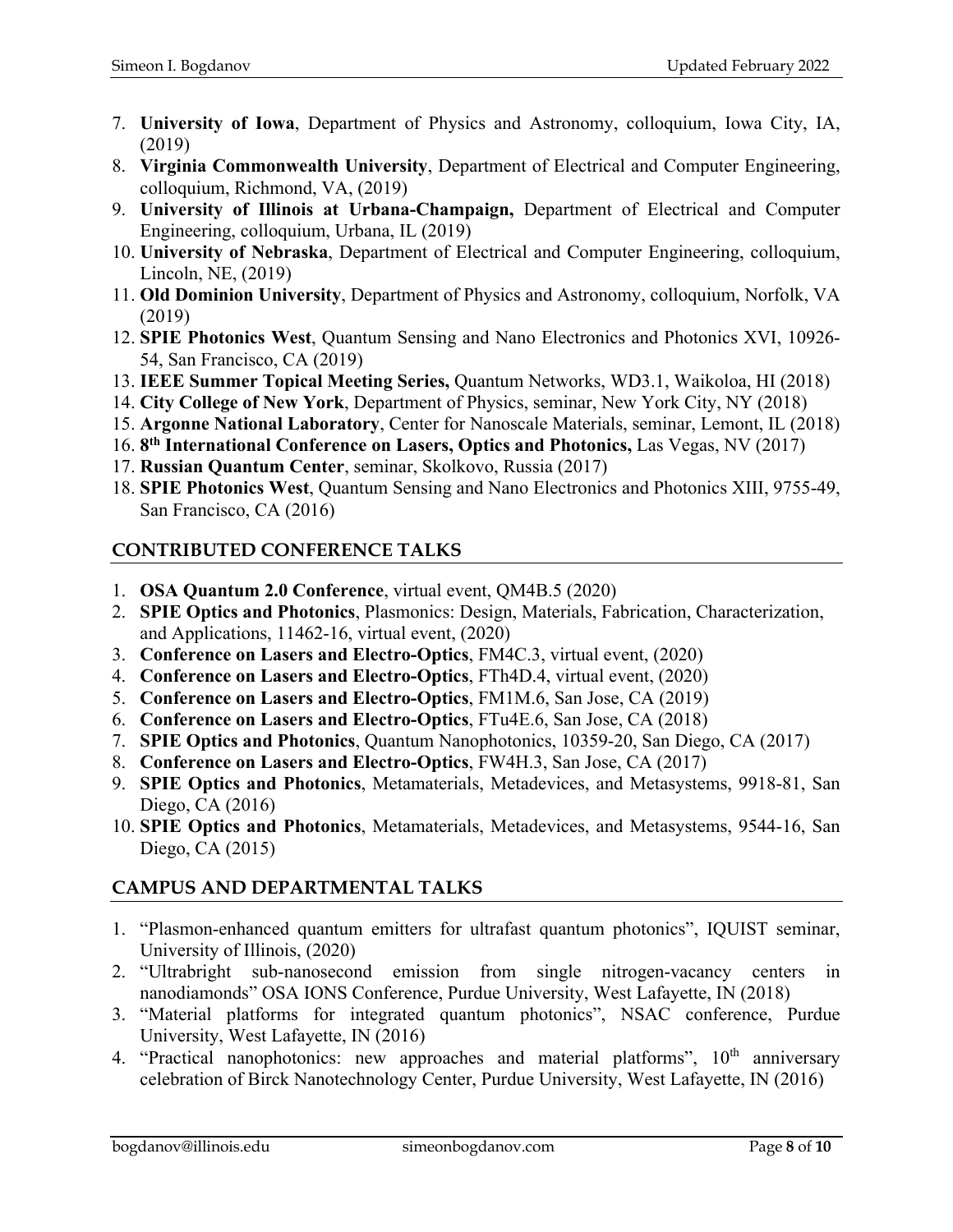## **RESEARCH EXPERTISE AND TECHNICAL SKILLS**

Optical characterization techniques: time-resolved single-photon counting, optical and Fourier spectroscopy, optically detected magnetic resonance. Cryogenic electrical characterization techniques: sensitive current-voltage and capacitance-voltage measurements, spectral noise characterization and photodetector quantum efficiency measurements. Structural device characterization: scanning electron microscopy, optical profilometry and atomic force microscopy. Semiconductor device processing techniques: lithography, wet and dry etching, ebeam and thermal evaporation, plasma-enhanced chemical vapor deposition (PECVD). Packaging techniques: flip-chip bonding, underfilling, substrate removal and chemicalmechanical polishing. Electromagnetic simulation with analytical and numerical methods: COMSOL Multiphysics, Matlab. Large-scale experimental setup automation and data acquisition via Labview, Matlab and microcontroller programming.

## **TEACHING AND MENTORING EXPERIENCE**

### **Purdue University,** West Lafayette, IN (2015 - present)

- 1. Supervised a female undergraduate student during an electromagnetic simulation project, resulting in her first-author publication in *Optics Letters*.
- 2. Supervised a female undergraduate student during the development of atomic force microscope-based manipulation techniques applied to nanodiamond and metal nanocube particles. **The project has resulted in the world's first demonstration of inter-substrate transfer of a pre-characterized single-photon emitter followed by its deterministic integration into a plasmonic gap nanoantenna.**
- 3. Supervised two undergraduate students during the programming of an automated setup for optical fluorescence scanning and location of single-photon emitters.

## **Northwestern University,** Evanston, IL (Winter 2012- Spring 2013)

### *Graduate student mentor*

Trained two graduate students and one undergraduate student in processing and characterization of single photodiodes and integrated arrays

## *Teaching Assistant*

- 1. Prepared course slides and teach lectures to a class of graduate and undergraduate students
- 2. Reviewed course material with students during office hours on an individual basis
- 3. Supervised and managed six lab projects to provide students with deeper understanding of concepts taught in class
- 4. Corrected homework assignments with emphasis on teaching students clear and concise scientific communication

### *Outreach activity*

Held educational activities designed to teach children about light and lasers in the framework of Northwestern SPIE chapter's outreach to Evanston middle schools.

## **High School Jean Rostand,** Mantes-la-Jolie, Ile-de-France, France (9/04-04/05)

*Physics and Mathematics Teacher*

- 1. Taught Physics and Mathematics to several classes of 10th-12th grade students
- 2. Reviewed course material with students during office hours on an individual basis